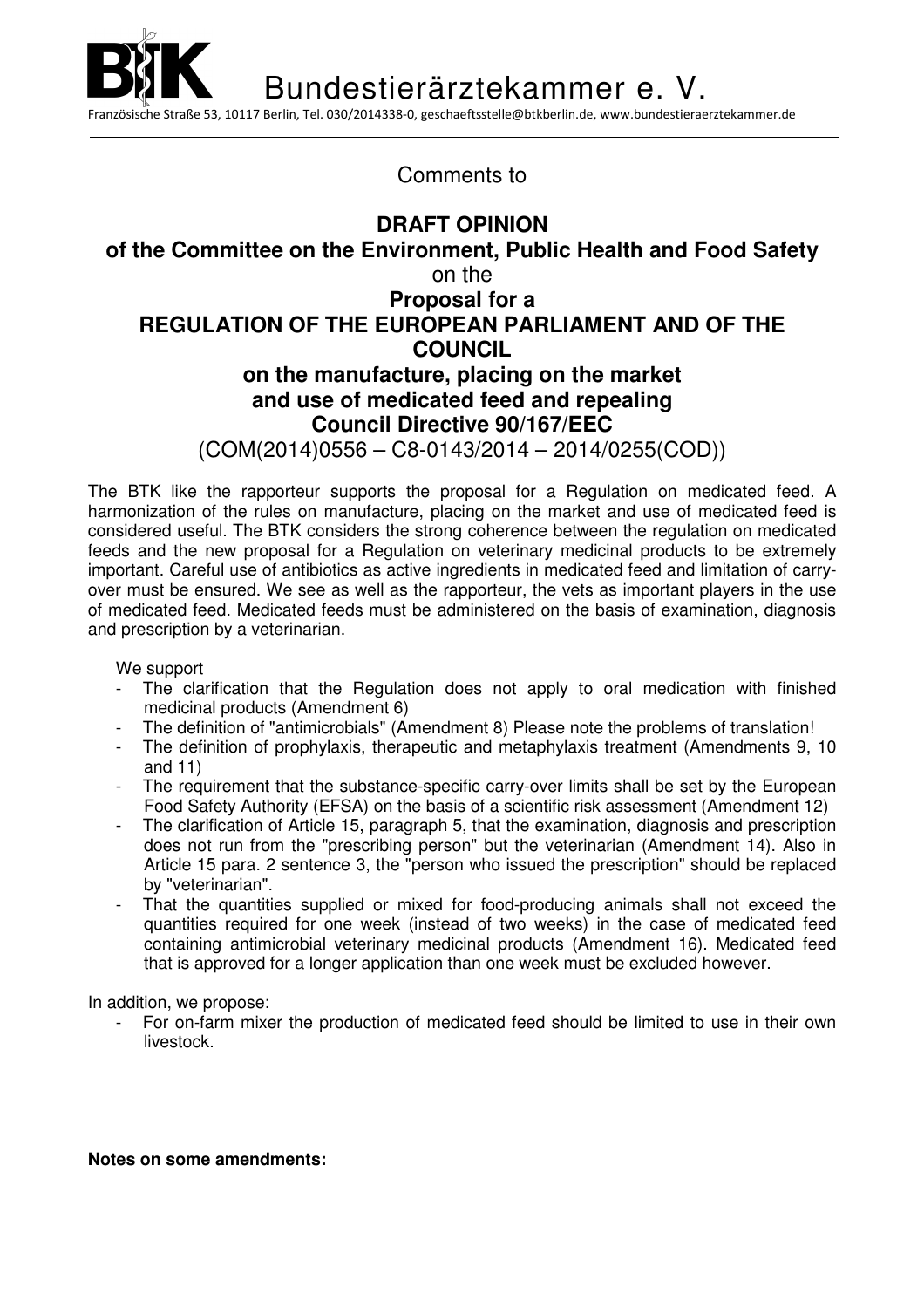## **Amendment 6**

Article 1 – Paragraph 1 a (new)

| Proposal for a regulation | <b>Amendment ENVI</b>                                 | <b>Comments BTK</b>                                             |
|---------------------------|-------------------------------------------------------|-----------------------------------------------------------------|
|                           |                                                       | 1a. This Regulation shall not   This clarification of the scope |
|                           |                                                       | apply to finished medicinal is to be welcomed, as it is not     |
|                           | products to be orally clearly visible from            | the                                                             |
|                           | administered that have been   regulation text so far. |                                                                 |
|                           | approved for use via feed or                          |                                                                 |
|                           | drinking water.                                       |                                                                 |

## **Amendment 8**

Article 2 – Paragraph 2 – Point i a (new)

| (ia) 'antimicrobials': a general    | The definition is applicable.        |
|-------------------------------------|--------------------------------------|
| term for any compound with a        | But there is a translation           |
| direct action on<br>micro-          | problem. The<br>term                 |
| organisms used for treatment        | "antimicrobials" is referred to in   |
| or prevention of infections.        | the German translation of            |
| Antimicrobials include<br>anti-     | "antibiotics". Antibiotics are not   |
| bacterials/antibiotics, antivirals, | synonymous with antimicrobial        |
| anti-fungals<br>and                 | substances. Antibiotics<br><b>IS</b> |
| antiprotozoals;                     | understood in this country           |
|                                     | mainly as antibacterial              |
|                                     | substances. These are indeed         |
|                                     | most common active<br>the            |
|                                     | ingredients in medicated feed.       |
|                                     | One would have to clarify what       |
|                                     | is meant by the regulation.          |

### **Amendment 12**

Article 7 – Paragraph 1 a (new)

|                         | 1a. Substance-specific carry-   The proposal is welcomed. A     |
|-------------------------|-----------------------------------------------------------------|
|                         | over limits shall be set by the   zero tolerance is unworkable, |
| European Food           | Safety since the magnitude<br>ot o                              |
|                         | Authority (EFSA) on the basis residues would then depend        |
| scientific<br>οf<br>a a | risk on the detection limit of the                              |
| assessement.            | analytical method. Certain                                      |
|                         | carryover is unavoidable and                                    |
|                         | unproblematic. Where the limit                                  |
|                         | is should be determined on a                                    |
|                         | scientific basis. This already                                  |
|                         | happens for the MRLs and the                                    |
|                         | derivation of the withdrawal                                    |
|                         | periods as an absence of                                        |
|                         | residues is also unrealistic.                                   |

#### **Amendment 14**

Article 15 – Paragraph 5

| 5. The prescribed medicated 5. The prescribed medicated This clarification is welcome.             |  |
|----------------------------------------------------------------------------------------------------|--|
| feed may be used only for feed may be used only for $\overline{B}$ By definition, the veterinarian |  |
| animals examined by the animals examined by the is the only one who can make                       |  |
| <b>person</b> who issued the veterinarian who issued the a diagnosis and decide on the             |  |
| <b>prescription</b> and only for a prescription and only for a appropriate treatment.              |  |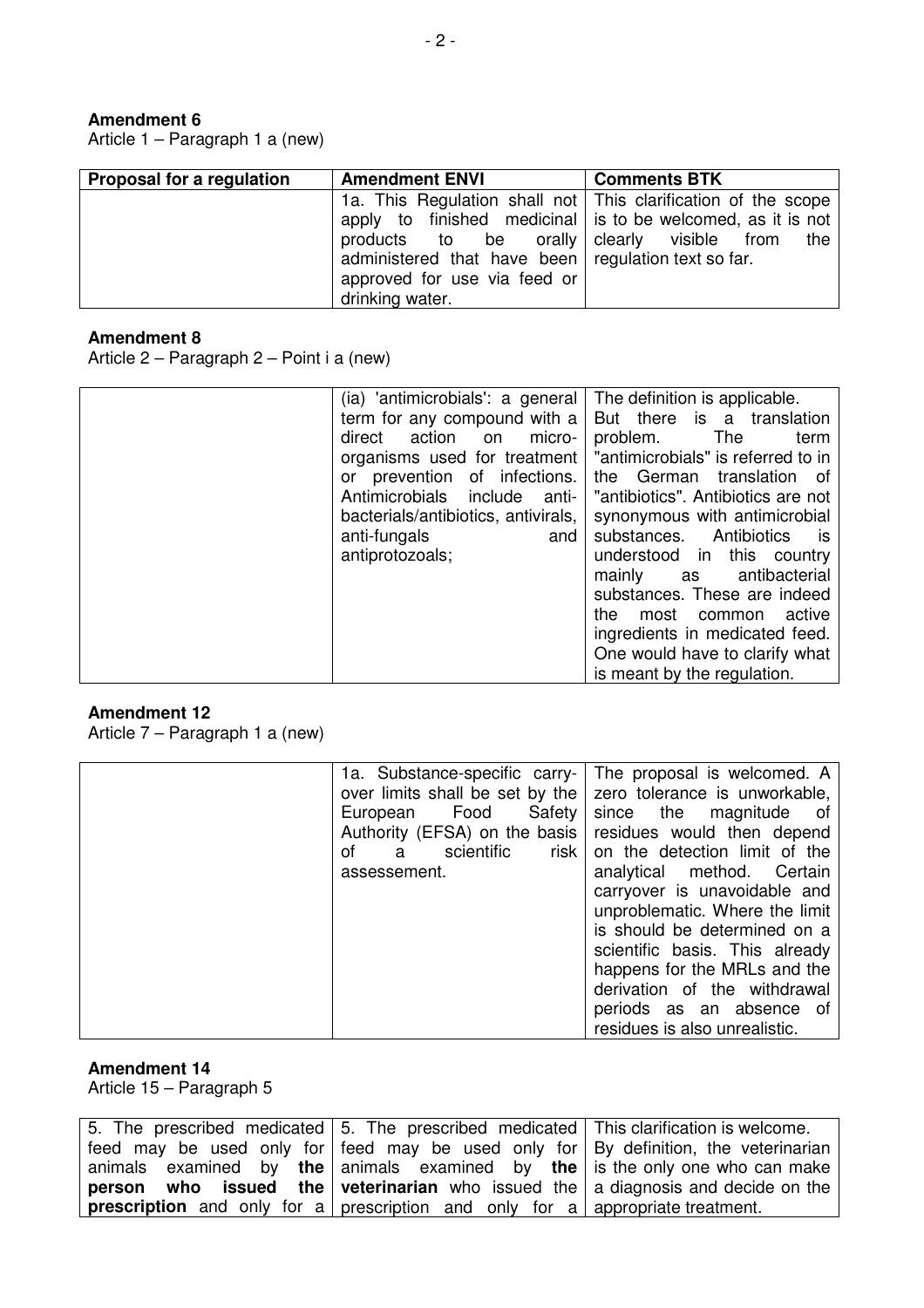| The<br>disease.<br>diagnosed                                          | diagnosed disease. The                                                            | In addition, instead of<br>the  |
|-----------------------------------------------------------------------|-----------------------------------------------------------------------------------|---------------------------------|
|                                                                       | <b>person</b> who issued the veterinarian who issued the                          | "person<br>who<br>issued<br>the |
|                                                                       | <b>prescription</b> shall verify that prescription shall verify that              | prescription" should also be    |
|                                                                       | this medication is justified for $\vert$ this medication is justified for $\vert$ | replaced by "veterinarian" in   |
| target animals<br>the<br>on                                           | the target animals on                                                             | paragraph 2.                    |
| veterinary<br>grounds.                                                | veterinary<br>grounds.                                                            |                                 |
| Furthermore he shall ensure Furthermore he shall ensure               |                                                                                   |                                 |
| that the administration of the $\vert$ that the administration of the |                                                                                   |                                 |
| veterinary medicinal product                                          | veterinary medicinal product                                                      |                                 |
| concerned is not incompatible                                         | concerned is not incompatible                                                     |                                 |
| with another treatment or use                                         | with another treatment or use                                                     |                                 |
| and that there is no contra-                                          | and that there is no contra-                                                      |                                 |
| indication or interaction where                                       | indication or interaction where                                                   |                                 |
| several medicinal products are                                        | several medicinal products are                                                    |                                 |
| used.                                                                 | used.                                                                             |                                 |

## **Amendment 16**

Article 16 – Paragraph 1 – Point b

| (b) the quantities required for | (b) the quantities required for     | We agree that medicated feed  |
|---------------------------------|-------------------------------------|-------------------------------|
| one month's treatment or two    | one month's treatment or <b>one</b> | containing antimicrobial      |
| weeks in case of medicated      | week in the case of medicated       | veterinary medicinal products |
| feed containing antimicrobial   | feed containing antimicrobial       | and are intended for use in   |
| veterinary medicinal products.  | veterinary medicinal products.      | food-producing animals should |
|                                 |                                     | only be supplied for a        |
|                                 |                                     | treatment period of one week. |
|                                 |                                     | Non-food producing animals    |
|                                 |                                     | are not relevant in our view, |
|                                 |                                     | since such medicated feed is  |
|                                 |                                     | not approved. Addendum:       |
|                                 |                                     | There must be an exception    |
|                                 |                                     | for medicated feed containing |
|                                 |                                     | antimicrobial veterinary      |
|                                 |                                     | medicinal products<br>and     |
|                                 |                                     | approved for a<br>longer      |
|                                 |                                     | application than one week.    |
|                                 |                                     |                               |
|                                 |                                     | These must be available for   |
|                                 |                                     | the approved<br>treatment     |
|                                 |                                     | duration.                     |

## **Others:**

# **Article 2, 2 (i)**

| the<br>For<br>on-farm<br>mixer                                                                                     |
|--------------------------------------------------------------------------------------------------------------------|
| production of medicated feed                                                                                       |
| should be limited to use in their                                                                                  |
| own livestock and marketing                                                                                        |
| should be prohibited. A                                                                                            |
|                                                                                                                    |
|                                                                                                                    |
|                                                                                                                    |
|                                                                                                                    |
|                                                                                                                    |
| marketing is not the case if a<br>distribution in own animals<br>takes place between different<br>operating parts. |